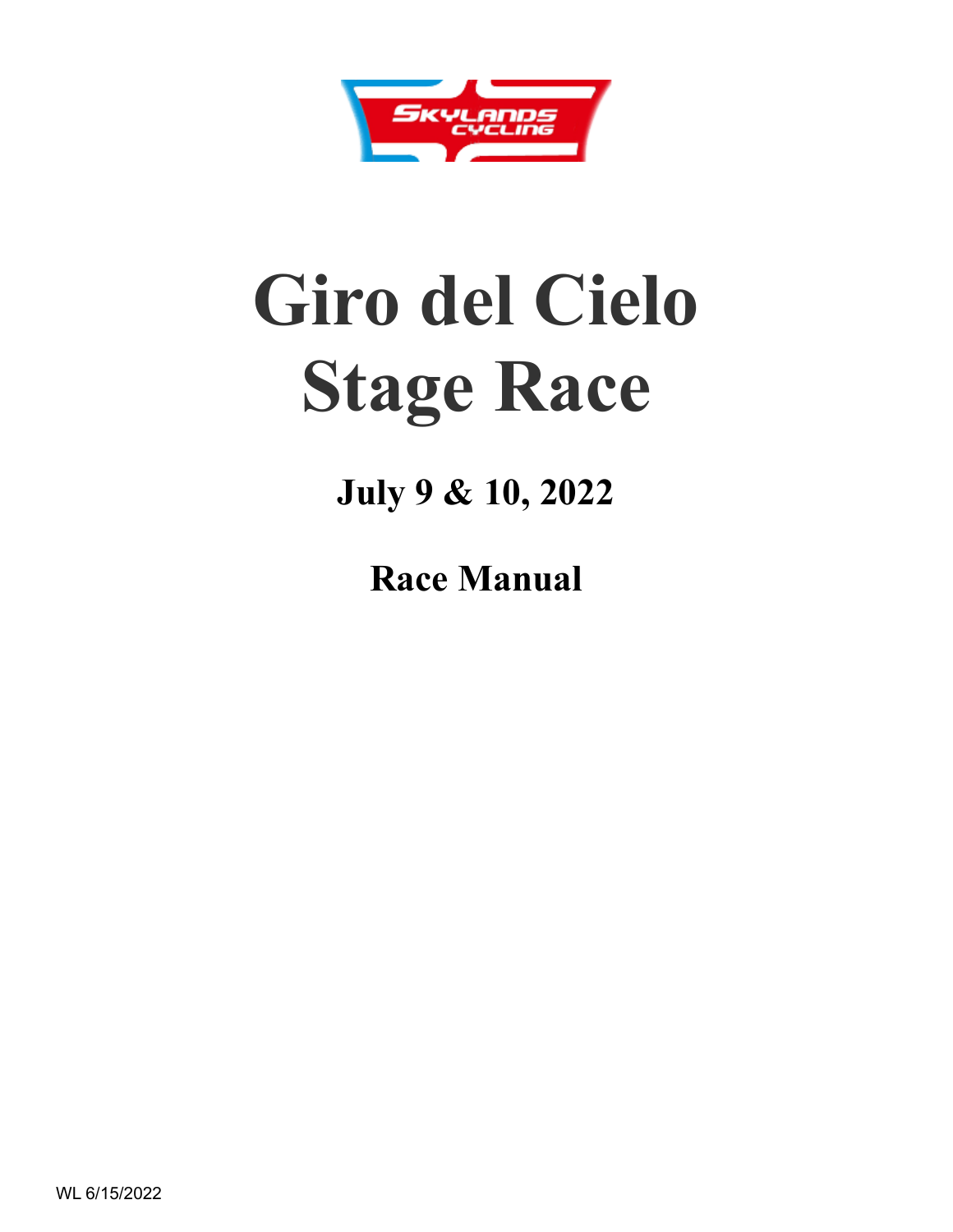# **Welcome**

Dear Giro del Cielo Competitor:

Welcome back to the Giro! Skylands Cycling is pleased to welcome you to the 17th annual Giro del Cielo Stage Race. This race started as a Stage race to develop women's cycling and has grown over the years to include a number of men's fields. *This year we continue to make changes to provide a better race and experience for all.*

- **● All new race courses! All parking is at Selective Insurance, 40 Wantage Ave, Branchville, NJ**
- **● RR is on Saturday, TT and Circuit race are on Sunday**
- **● GC riders will be Eddy Merckx style TT (No aero equipment, see TT rules below)**
- **● TT-only riders may use full aero but will compete for separate prize list**
- **● New Out and back TT course**
- **● There will be a circuit race (2.3-mile loop) instead of a Criterium**
- **● Equal Women and Men prize money**
- **● W3 will race with W123 but will be scored separately**
- **● Over \$1000 in prizes for each category except W3**
- **● Team GC prize for each category except W3**
- To be considered for the Team GC prize, there must be a minimum of 3 riders and a maximum of 6 riders **per team in each stage**
- **● Prizes 5 deep for each stage except W3. Prize for top W3 in each stage**
- **● Prizes 3 deep for GC except W3. Prize for top W3 in GC**
- **● Neutral Race support for the Road Race.**

Please let us know if there is anything we can do to help make your experience at our event more enjoyable. If we can be of assistance to you in any way, please do not hesitate to contact us by phone or by email. We sincerely hope you enjoy your weekend in Sussex County.

# **General Rules and Regulations**

The Giro del Cielo Stage Race is sanctioned and permitted by USA Cycling. All rules and regulations in the 2022 USA Cycling Rulebook are applicable to the races in this event. General liability and rider accident insurance coverage is provided through USA Cycling.

FEEDING: **F**eeding or water hand-ups from the side of the road will only be allowed during the RR at the designated area.

HELMETS: All competitors must wear an approved and securely fastened helmet whenever mounted on a bicycle. USA Cycling rules provide for a \$20 fine and disqualification for failing to wear a helmet.

MECHANICAL SUPPORT: There is no support for the time trial during the event. There will be neutral road support following the Road Race with wheels.

RACE NUMBERS: Each rider will be assigned two numbers for use in all three stages. For all stages, the number must be placed vertically on the **Right and Left** sides, over the rib cage. It is the rider's responsibility to correctly position her number. Numbers may not be crumpled or folded.

SIGN-IN: All riders must sign in before the start of the Circuit and Road Races.

UNSPORTSMANLIKE CONDUCT: Any rider using profane language, expressing anger or hostility toward another rider, official, coach or spectator, or otherwise engaging in unsportsmanlike conduct of any kind is subject to immediate disqualification without warning.

RULE ENFORCEMENT: The rules of this event have been established to promote and ensure a fair competition, a sportsmanlike environment, and a positive and rewarding experience for all competitors and their families. In the event that strict enforcement of any rule would be inconsistent with these goals, the chief referee may in his or her discretion enforce these rules in a manner consistent with the goals and objectives of this event.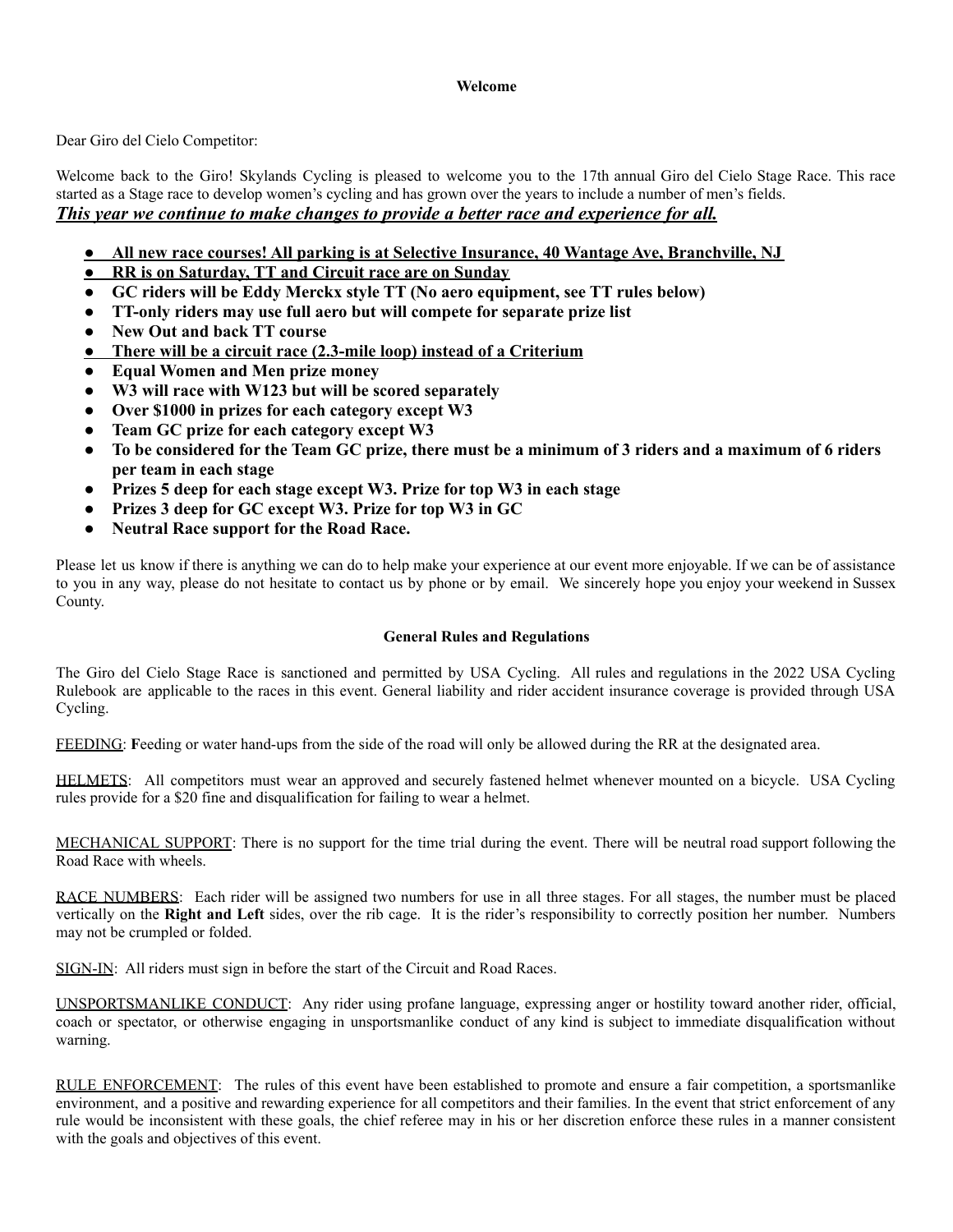# **General Race Information**

# **REGISTRATION**

The race is Pre-registration only.

There is a field limit of 100 riders in all categories except the men and women Cat 4/5 races where the limit is 75 riders.

All riders must have a current, valid USA CYCLING license in their possession at time of registration. A completed release will be ready for signing at registration.

#### **LITTERING**

Please do not litter at any of the venues. Avoid throwing bar wrappers, water bottles or other debris on the ground. Please be considerate of our hosts, the venue owners, and help protect the environment.

#### **MEDICAL FACILITIES**

Emergency medical personnel will be present at the venue and Newton Memorial Hospital is located on High St/Rt. 94 in Newton, New Jersey, approximately 6 miles from the venue.

#### **RESULTS**

Results for each stage will be posted as soon as possible and no later than one hour from the completion of each event. Each rider is responsible for checking her result in a timely manner to make sure it is accurate. **All protests for individual events must be made to** the chief judge within 15 minutes of posting, after which the results will become final and will not be changed. Overall individual results will be posted within one hour of the completion of the final stage on July 10, 2022. **Any protests of overall results** or scoring must be made to the chief judge within 15 minutes of posting, after which the results will become final and will not **be changed.**

#### **POSTING LOCATIONS**

Final results for the Time Trial and GC standings will be posted at the registration table at the Recreation Ground

Final results for the Circuit Race and the GC standings will be posted at the registration table at the Recreation Ground

Final results for the Road Race and final overall standings will be posted at the registration table at the Recreation Ground

Final results will also be available at USA Cycling and at www.Skylandscycling.com

Prizes for each individual stage will be awarded immediately following the protest period. Overall prizes will be awarded immediately following the final stage awards. Riders placing in any stage or general classification are asked to report to the results area in person for the award ceremony and photos following each event.

#### **PRIZE LISTS**

The top 5 finishers of each stage for each category, except Cat 3 women will receive cash prizes. General Classification will be awarded in each classification based on total points earned. The top 3 overall finishers in each category will receive cash and/or merchandise. There will be no Team GC for Category 3 women

#### **Prize List (Cash) for Each Stage**

| <b>Place</b> | W123 | W <sub>3</sub> | W4/5 | M123 | $\mathbf{M}3$ | $M50+$ | M4/5 | <b>TT</b> only | <b>TT</b> only |
|--------------|------|----------------|------|------|---------------|--------|------|----------------|----------------|
|              |      |                |      |      |               |        |      | men            | women          |
| 1st place    | \$75 | \$50           | \$60 | \$75 | \$60          | \$60   | \$60 | <b>\$60</b>    | \$60           |
| 2nd place    | \$60 |                | \$45 | \$60 | \$45          | \$45   | \$45 | \$45           | \$45           |
| 3rd place    | \$45 |                | \$35 | \$45 | \$35          | \$35   | \$35 | \$35           | \$35           |
| 4th place    | \$35 |                | \$25 | \$35 | \$25          | \$25   | \$25 | \$25           | \$25           |
| 5th place    | \$25 |                | \$20 | \$25 | \$20          | \$20   | \$20 | \$20           | \$20           |

#### **Each Stage- TT, CR, RR**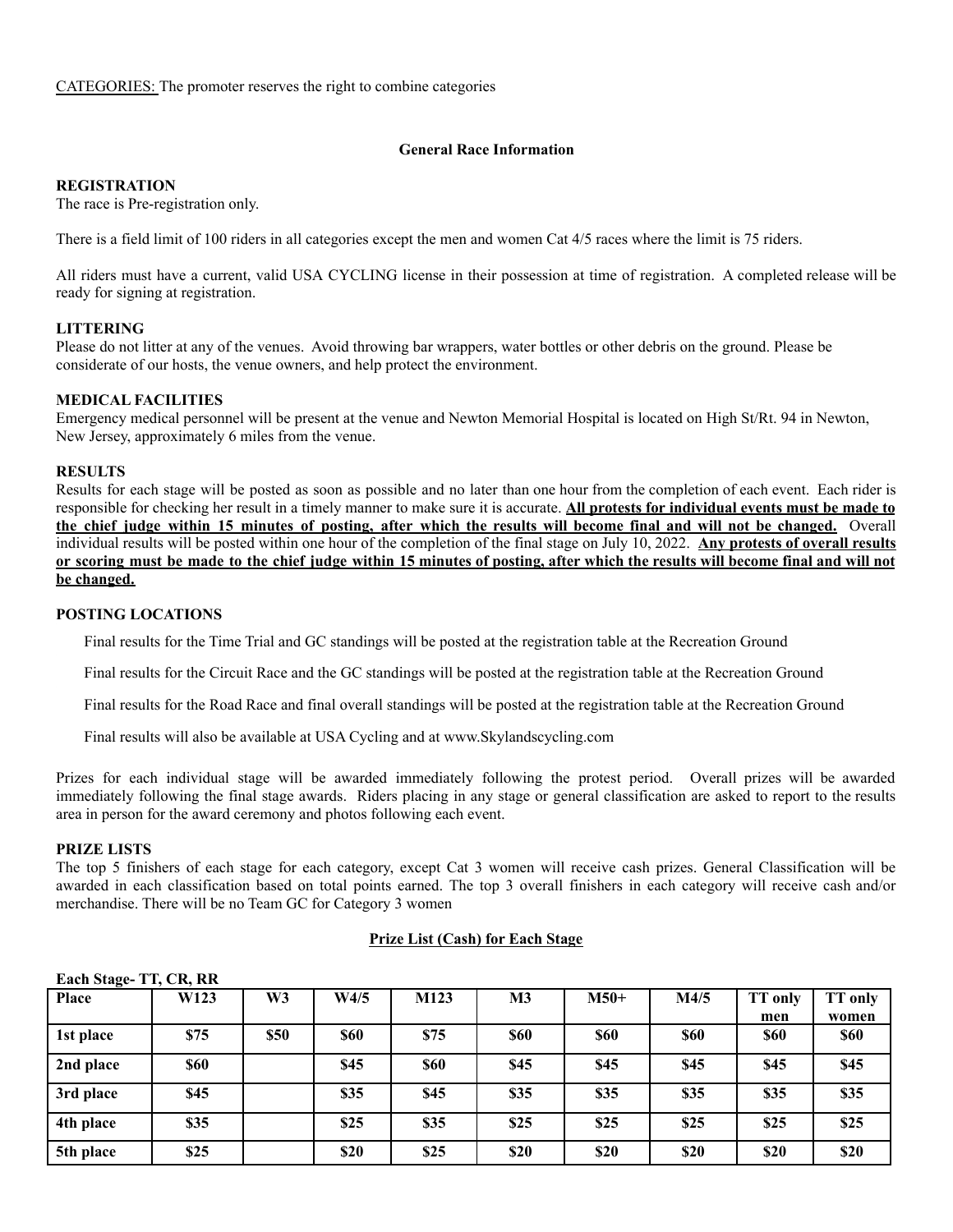| -<br>Tota!<br>stage | \$240<br>the contract of the contract of the contract of | \$50 | \$185 | $\triangle$<br>\$240 | \$185 | \$185 | \$185 | \$185 | \$185 |
|---------------------|----------------------------------------------------------|------|-------|----------------------|-------|-------|-------|-------|-------|
|---------------------|----------------------------------------------------------|------|-------|----------------------|-------|-------|-------|-------|-------|

#### **Prize List (Cash) for General Classification**

| Individual GC   |              |      |             |             |           |              |             |
|-----------------|--------------|------|-------------|-------------|-----------|--------------|-------------|
| <b>Place</b>    | W123         | W3   | W4/5        | M123        | <b>M3</b> | $M50+$       | M4/5        |
| 1st place       | <b>\$100</b> | \$75 | \$75        | \$100       | \$75      | \$75         | \$75        |
| 2nd place       | \$80         |      | <b>\$60</b> | <b>\$80</b> | \$60      | \$60         | <b>\$60</b> |
| 3rd place       | \$60         |      | \$45        | \$60        | \$45      | <b>\$45</b>  | \$45        |
| <b>GC</b> Total | \$240        | \$75 | \$180       | \$240       | \$180     | \$180        | \$180       |
|                 |              |      |             |             |           |              |             |
| <b>Team GC</b>  | \$500        | \$0  | \$300       | \$500       | \$300     | <b>\$300</b> | \$300       |

# **GENERAL CLASSIFICATION POINTS DISTRIBUTION**

Points will be assigned to the first 15 **GC finishers** in each stage towards the General Classification: If a GC rider places  $7<sup>m</sup>$  in a stage but is the  $5<sup>m</sup>$  stage racer,  $5<sup>m</sup>$  place points will be awarded to that rider.

|                  | <b>Points Distribution for Each Stage</b> |
|------------------|-------------------------------------------|
| 1 <sup>st</sup>  | 25 points                                 |
| 2 <sup>nd</sup>  | 20 points                                 |
| 3 <sup>rd</sup>  | 16 points                                 |
| 4 <sup>th</sup>  | 14 points                                 |
| 5 <sup>th</sup>  | 12 points                                 |
| 6 <sup>th</sup>  | 10 points                                 |
| 7 <sup>th</sup>  | 9 points                                  |
| 8 <sup>th</sup>  | 8 points                                  |
| Q <sup>th</sup>  | 7 points                                  |
| 10 <sup>th</sup> | 6 points                                  |
| 11 <sup>th</sup> | 5 points                                  |
| $12^{th}$        | 4 points                                  |
| 13 <sup>th</sup> | 3 points                                  |
| 14 <sup>th</sup> | 2 points                                  |
| 15 <sup>th</sup> | 1 points                                  |
| $>16^{th}$       | $\frac{1}{2}$ point                       |

# **GENERAL CLASSIFICATION TEAM COMPETITION**

Each team must have a minimum of 3 riders and a maximum of 6 riders per team to be eligible for the Team GC. The points scored from the top 3 riders from each team, in each stage, will be totaled for the Team competition. Ties will be broken by totaling the number of 1st place finishes, then 2nd place finishes, then 3rd place finishes, etc., until a clear winner is established. There is no Team GC for Cat 3 Women.

# **BREAKING TIES**

In the event that two or more riders are listed in the official results with the same time (or place), both riders will be given the point value of the highest place, and no rider will be given the point value of the lower place(s). For example, if two riders tie for third in a race, each of the riders will be given the points for third place, and no rider will be given points for fourth place.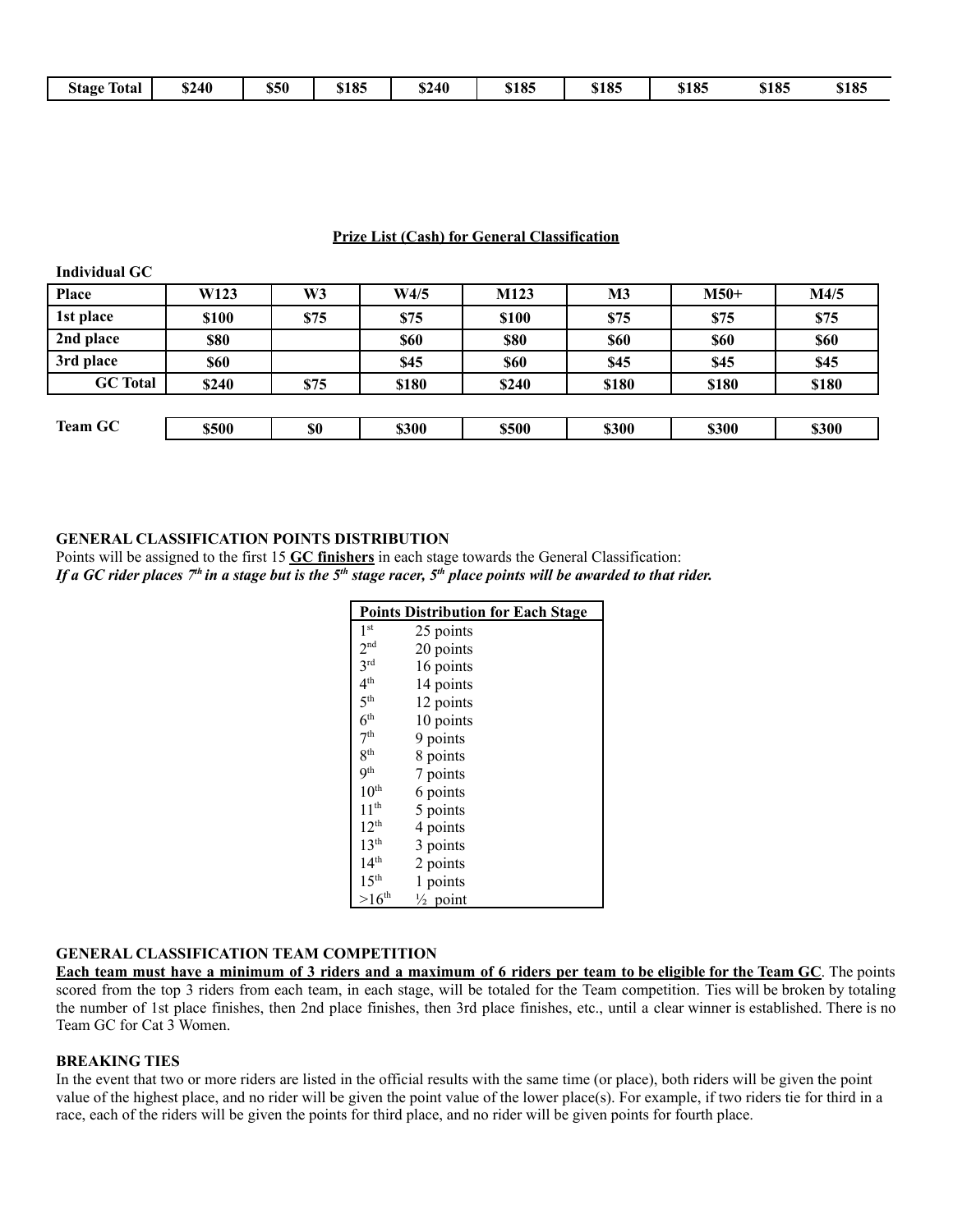While the stage race is in progress, all riders with the same total points will be given the same place in the standings. At the end of the stage race, if two (or more) riders are tied for any place, ties are broken by totaling the number of 1st place finishes, then 2nd place finishes, then 3rd place finishes, etc., until a clear winner is established.

#### **Individual Stage Rules**

**Road Race** Saturday, July 9, 2022

The road race will take place on a 8.8-mile road course through Sussex County, NJ. The Staging/Parking area is at Selective Insurance, 40 Wantage Ave, Branchville, NJ

Roads are not closed to traffic. The Yellow line rule is in effect! Any rider violating the yellow line rule is subject to disqualification.

Race distances and approximate start times are:

| Category             | Laps | Distance (mi) | Approx.<br><b>Start Time</b> |  |
|----------------------|------|---------------|------------------------------|--|
| Men 3                | 6    | 52.8          | 8:00 AM                      |  |
| Men $4/5$            | 5    | 44            | 8:05 AM                      |  |
| Women 123            | 5    | 44            | 10:30 AM                     |  |
| Women 4              | 3    | 26.4          | 10:35 AM                     |  |
| Men 123              |      | 61.8          | 12:50 PM                     |  |
| $\mathsf{Men}\,50^+$ | 5    | 44            | 12:55 PM                     |  |

There will be Lead and Follow vehicles for each event. Riders may place wheels in the follow vehicle. Any rider experiencing a flat tire or other mechanical problem will have to catch the field. There is no free lap.

<https://ridewithgps.com/routes/39768433>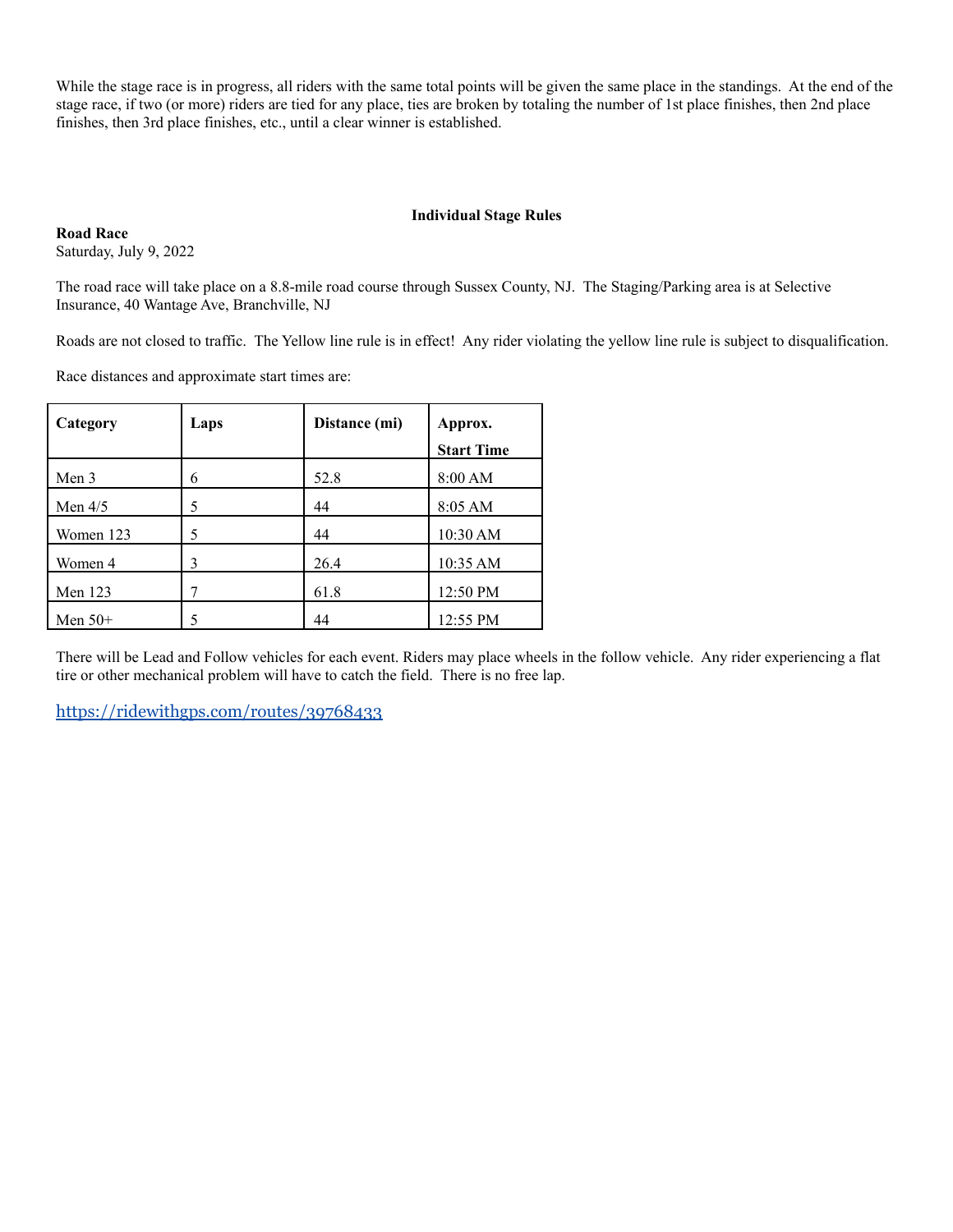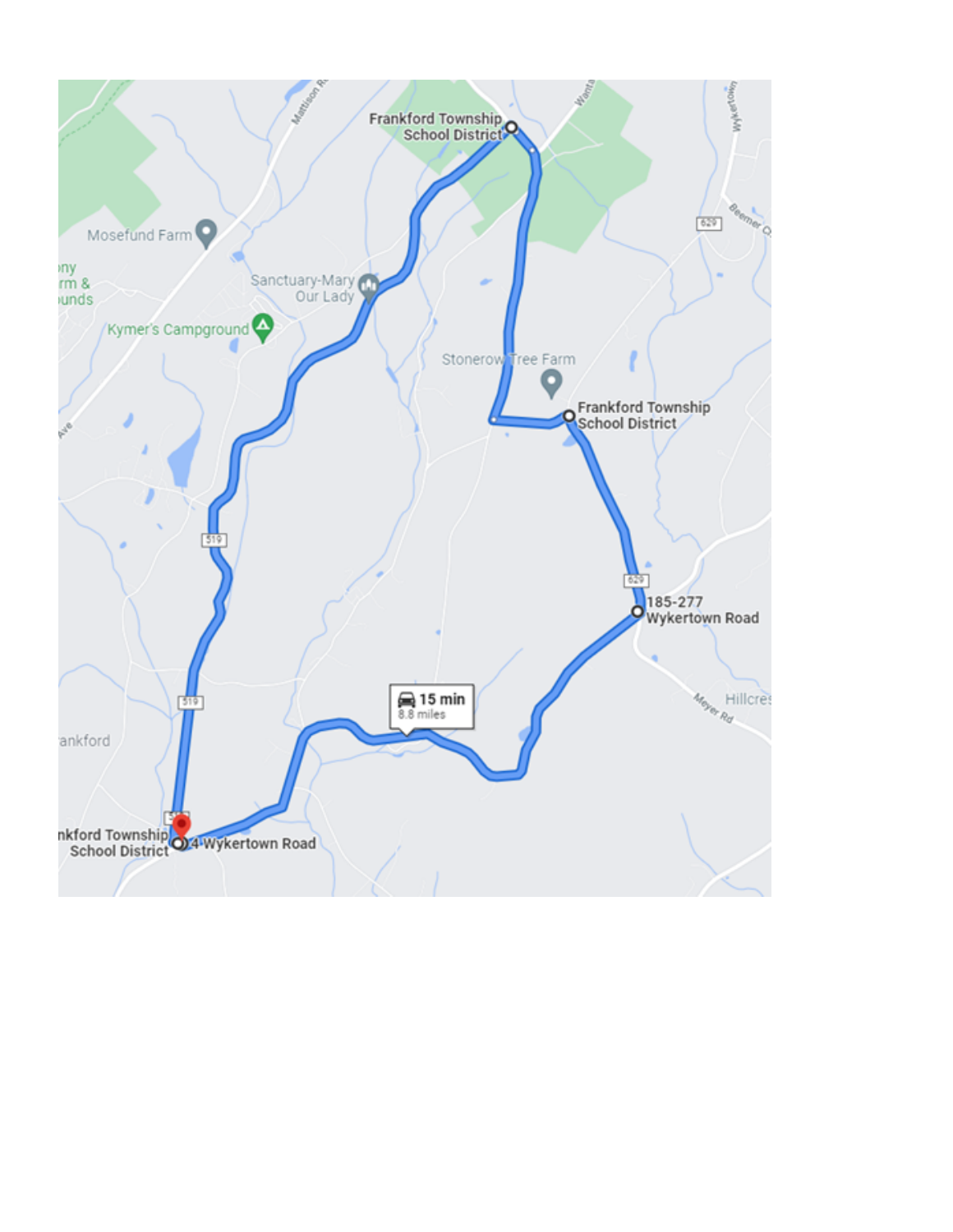# **Time Trial**

Sunday, July 10, 2022. The Staging/Parking area is at Selective Insurance, 40 Wantage Ave. Branchville, NJ

# GC riders will be Eddy Merckx style TT only- riders will compete without Aero Bars or extensions. Disc wheels, spoke covers, and other forms of solid construction are not permitted. Bicycles shall conform to USAC rules for Mass Start Bicycles. **Skinsuits are allowed.**

# **TT-Only riders may ride full aero bikes.**

New out and back course along Rt 519N.

The road will be open to cars during the race, so riders should ride on the right side of the road at all times.

The first rider will start at 8:00 AM. Riders will start at thirty (30) second intervals. Start times will be emailed the day before, and made available at registration on Saturday, July 9. It is each rider's responsibility to know their start time and to be at the start area on time. Results will be calculated based on the assigned start time, even if the rider is late.

<https://ridewithgps.com/routes/39768375>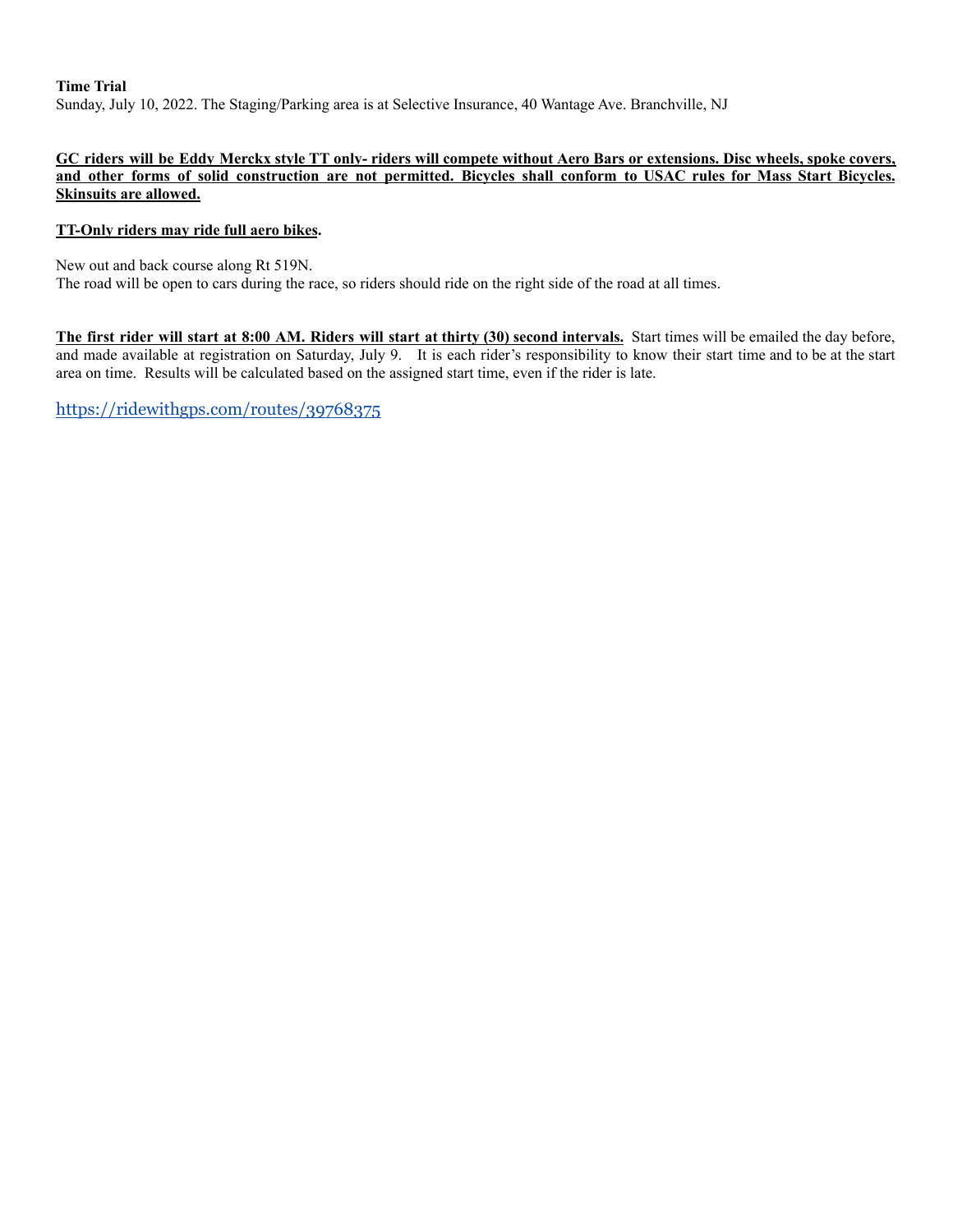# **New Giro TT Course – Out and Back - ~8 Miles**

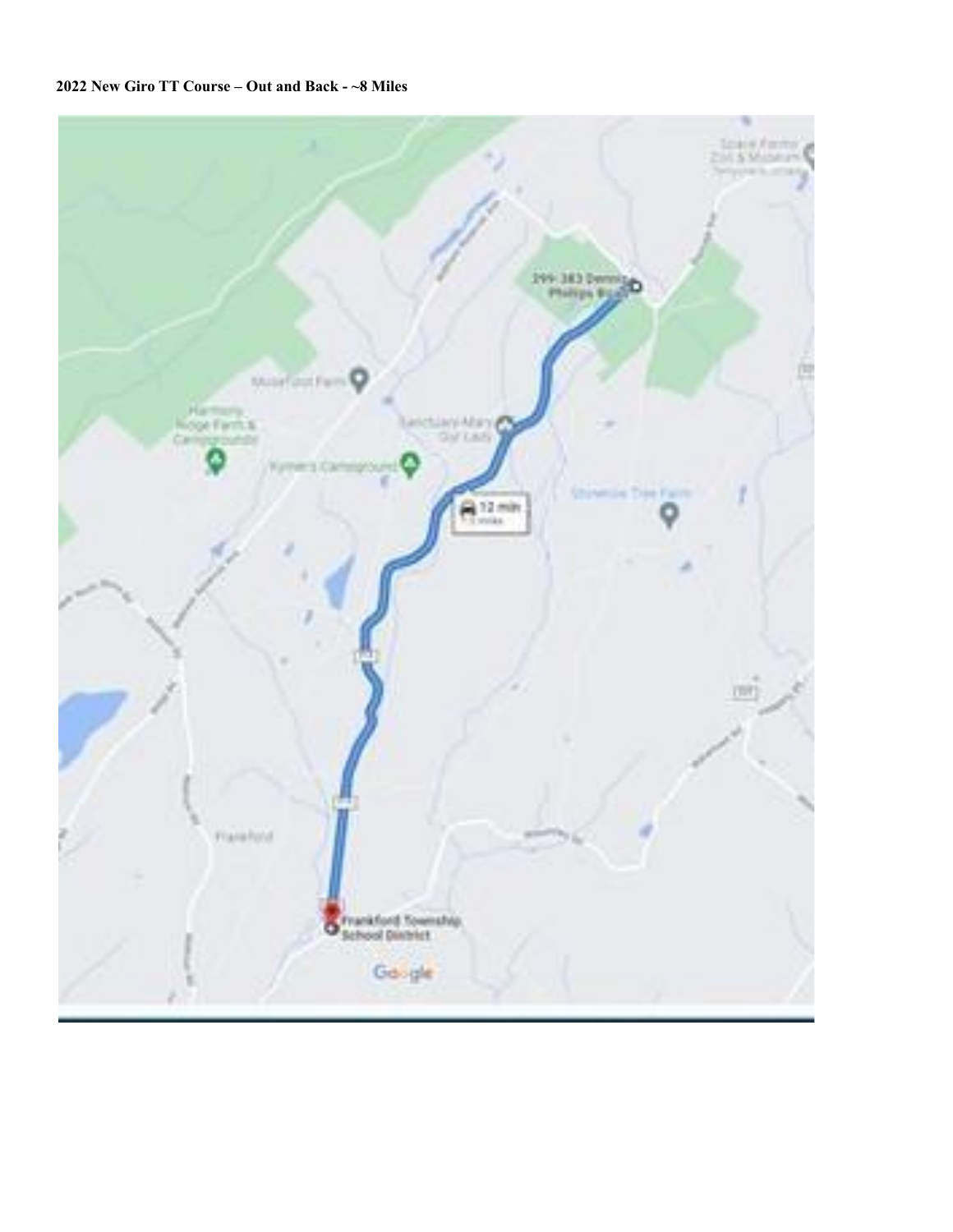# **Circuit Race**

Sunday, July 10, 2022

The Circuit Race will take place on a 2.3-mile loop off of 40 Wantage Ave, Branchville, NJ

Approximate start times are:

| Category  | Approx.           | <b>Duration</b>  |  |
|-----------|-------------------|------------------|--|
|           | <b>Start Time</b> |                  |  |
| Men 3     | 12:00 PM          | $45 \text{ min}$ |  |
| Men $4/5$ | 12:50 PM          | $35 \text{ min}$ |  |
| Women 123 | 1:30 PM           | $45 \text{ min}$ |  |
| Women 4   | 2:20 PM           | $35 \text{ min}$ |  |
| Men 123   | $3:00$ PM         | $60 \text{ min}$ |  |
| Men $50+$ | $4:05$ PM         | $45 \text{ min}$ |  |

It is each rider's responsibility to be aware of the start time of her race and be at the starting line on time.

Officials will track the time for the first few laps and then will use the lap cards to indicate the number of laps remaining.

# There will be no free lap rule. <https://ridewithgps.com/routes/39768413>